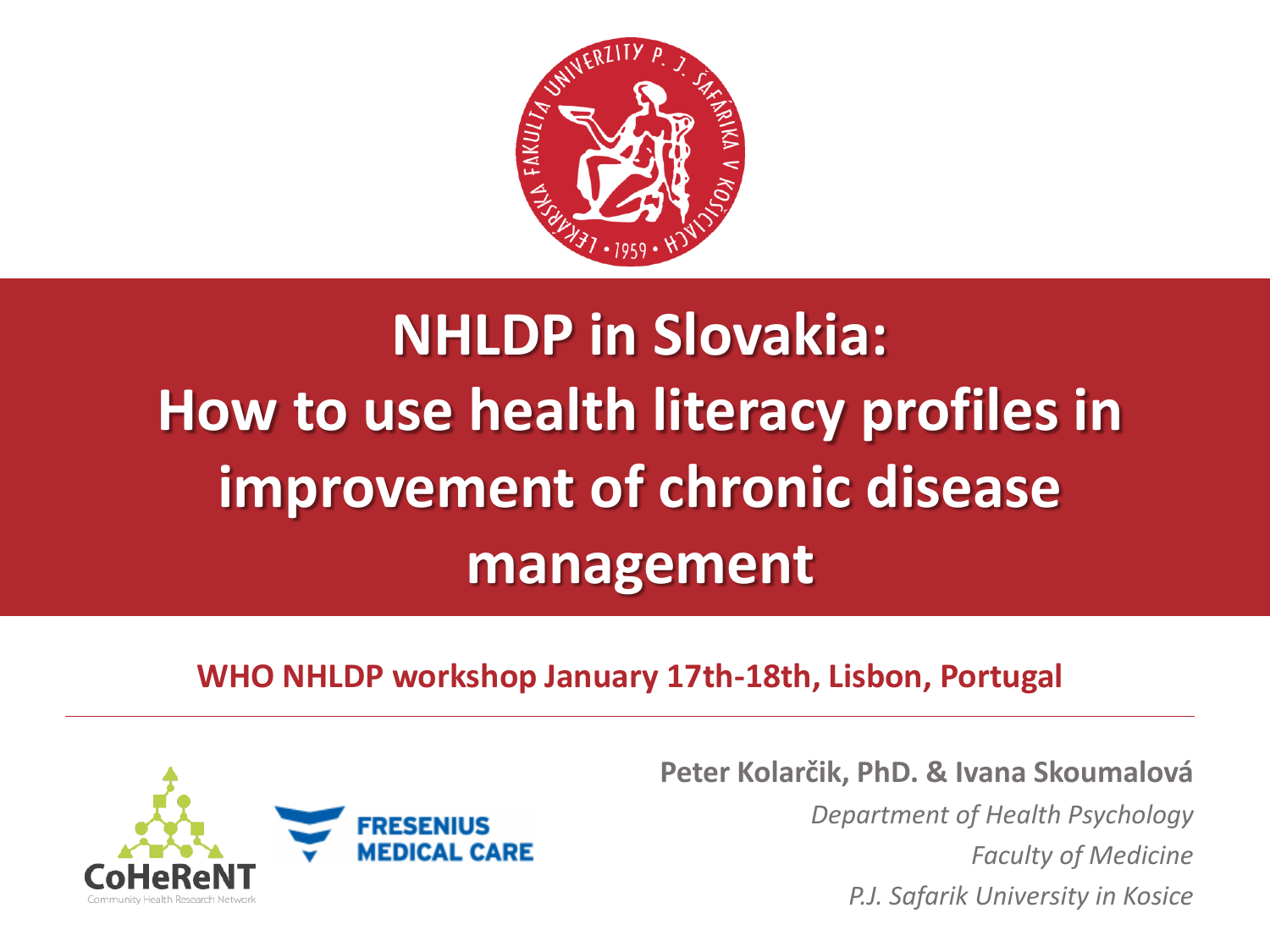### **Lead organisations**

**Department of Health Psychology** (The Faculty of Medicine of the Pavol Jozef Šafárik University)

**Fresenius Medical Care – dialysis services**, in Košice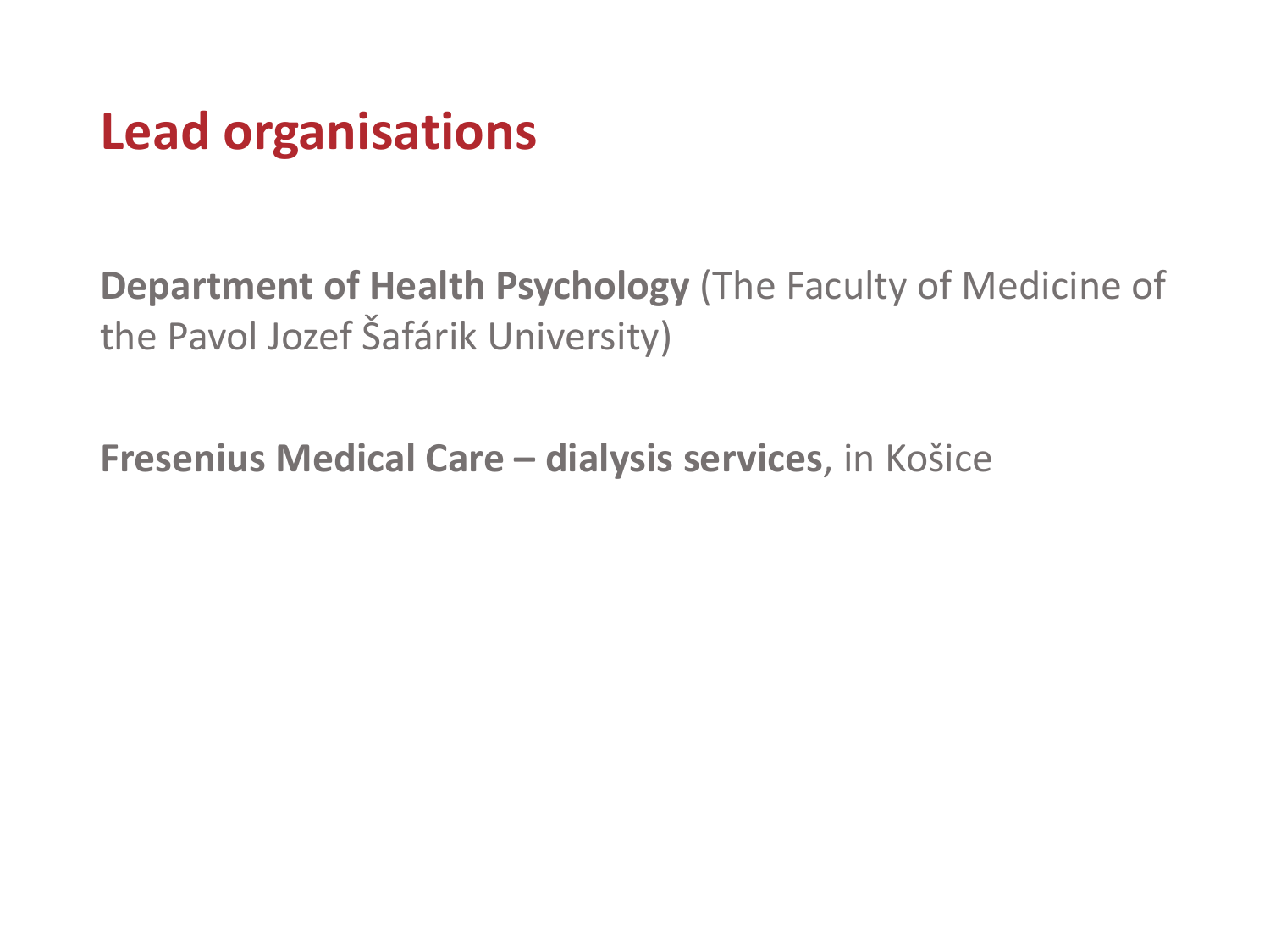### **Partner organisations**

Within the Faculty of Medicine of the Pavol Jozef Šafárik University:

- 1st Clinic of Internal Medicine
- Clinic of Haematology and Oncohaematology
- Department of Neurology
- 4th Clinic of Internal Medicine
- Department of Infectology and Travel Medicine

External partners:

- Louis Pasteur University Hospital in Košice (UNLP)
- East Slovak Institute of Cardiovascular Diseases (VÚSCH)
- University of Groningen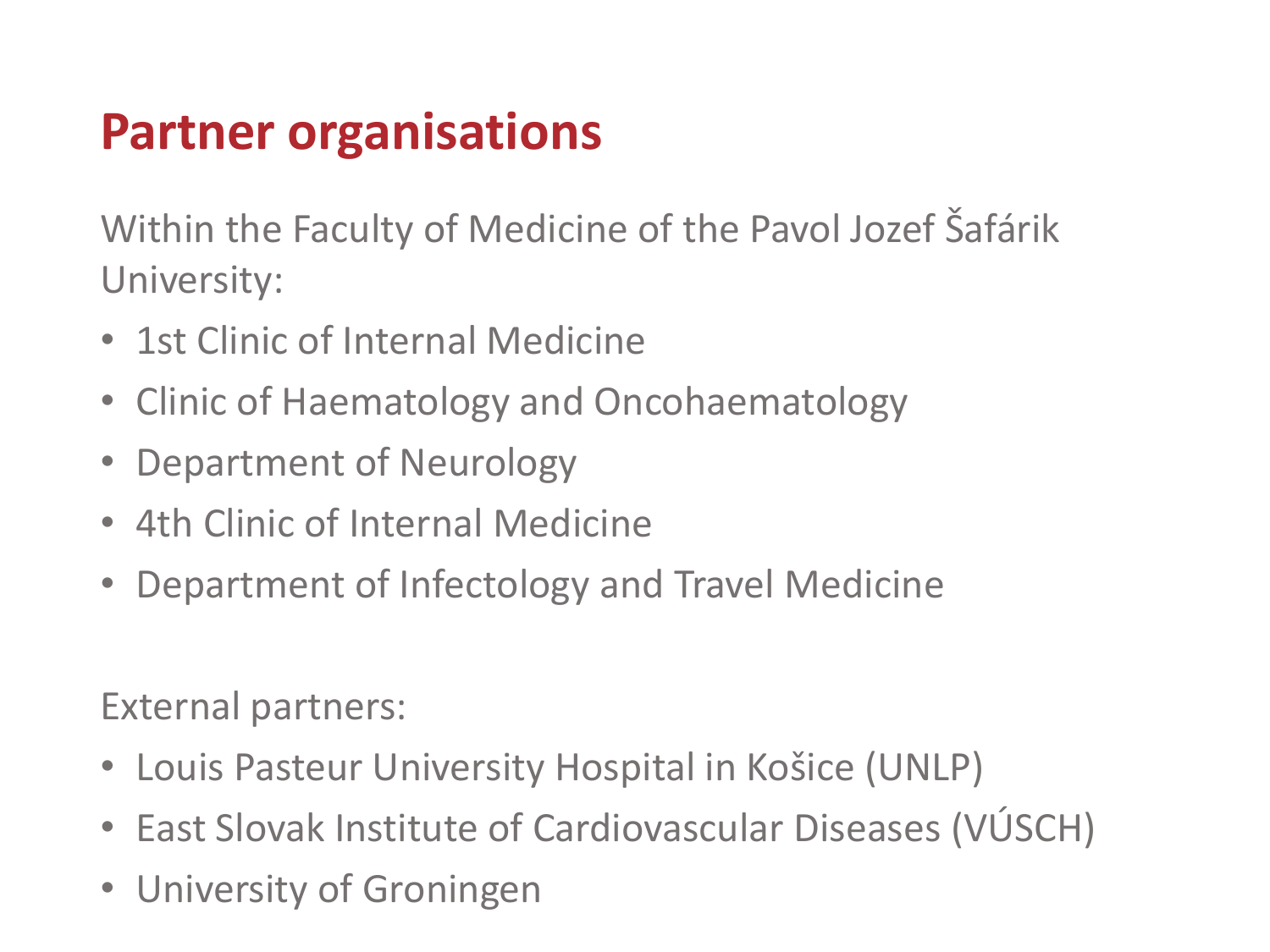### **Team members**

#### **Core research team members**

| Rosenberger Jaroslav, PhD. MD | Principal investigator / head of dialisis deparment, medical doctor                                                            |
|-------------------------------|--------------------------------------------------------------------------------------------------------------------------------|
| Kolarčik Peter, PhD.          | Deputy principal investigator / senior researcher, psychologist                                                                |
| Holubčíková Jana, PhD.        | Senior researcher, psychologist                                                                                                |
| Jarčuška Peter, prof. PhD. MD | Senior researcher / professor in the field of public health and has<br>specialties in internal medicine (1990) and infectology |
| Timková Silvia, PhD.          | Senior researcher / dentist, oral health specialist                                                                            |
| Bobáková Daniela, PhD.        | Senior researcher,                                                                                                             |
| Zelko Aurel, PhD.             | PhD student / junior researcher, sport science                                                                                 |
| Skoumalová Ivana              | PhD student / junior researcher, psychologist                                                                                  |

#### **Experts from the collaborating institutions**

| Reijneveld S. A., prof. PhD. MD     | University of Groningen (RUG)                                    |
|-------------------------------------|------------------------------------------------------------------|
| van Dijk J. P., assoc prof. PhD. MD | University of Groningen (RUG)                                    |
| Háň Vladimír, MD                    | Clinic of neurology, Louis Pasteur University Hospital in Košice |
|                                     | (UNLP)                                                           |
| Urdzik Peter, assoc prof. PhD. MD   | Clinic of gyneacology, Louis Pasteur University Hospital in      |
|                                     | Košice (UNLP)                                                    |
| Vargová H., PhD. MD                 | East Slovak Institute of Cardiovascular Diseases (VÚSCH)         |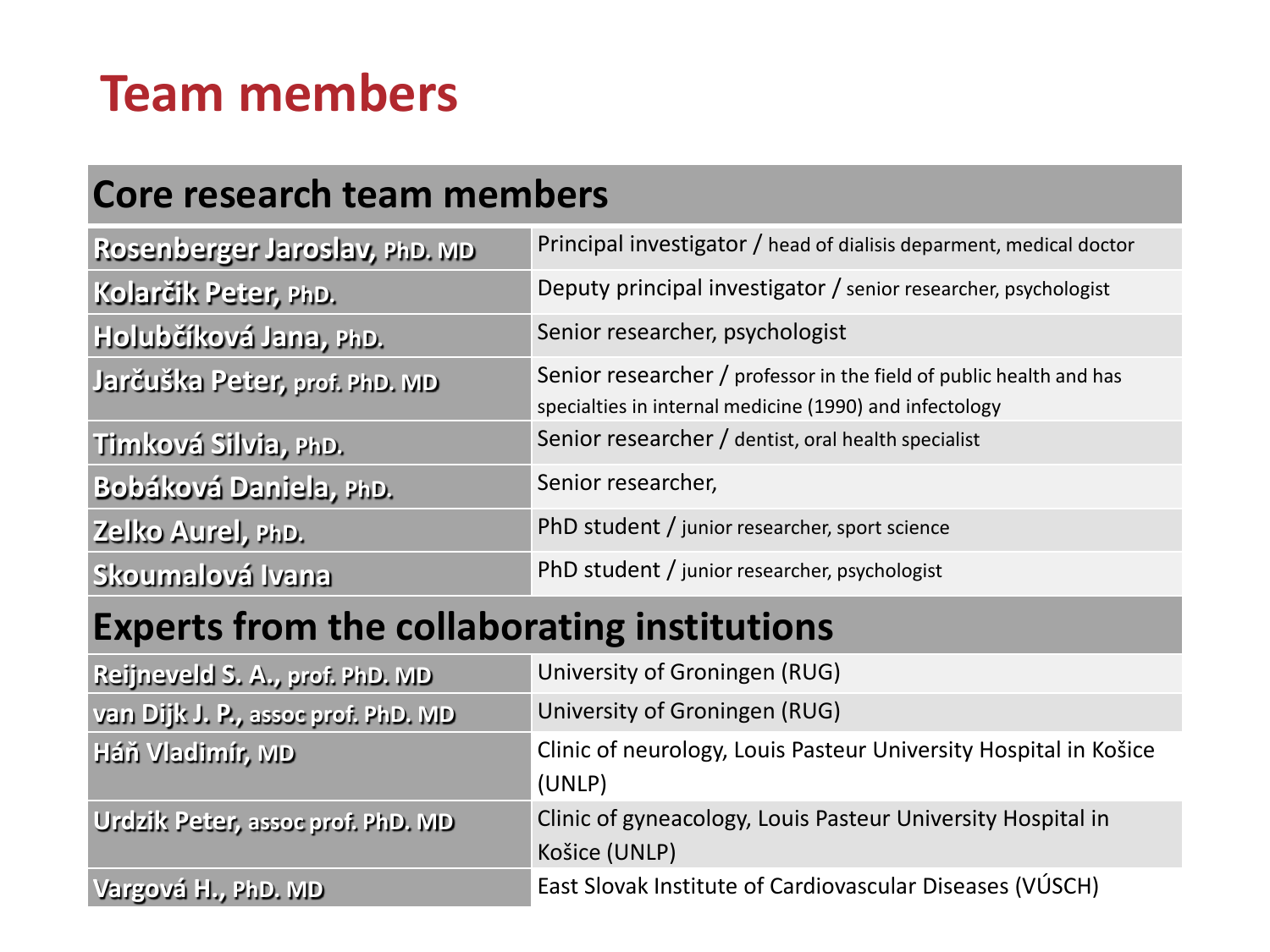# **Funding**

- Project is funded by **Slovak Research and Development Agency**
- Period **July 2017 – June 2021**
- Amount: **248 000,- Euro**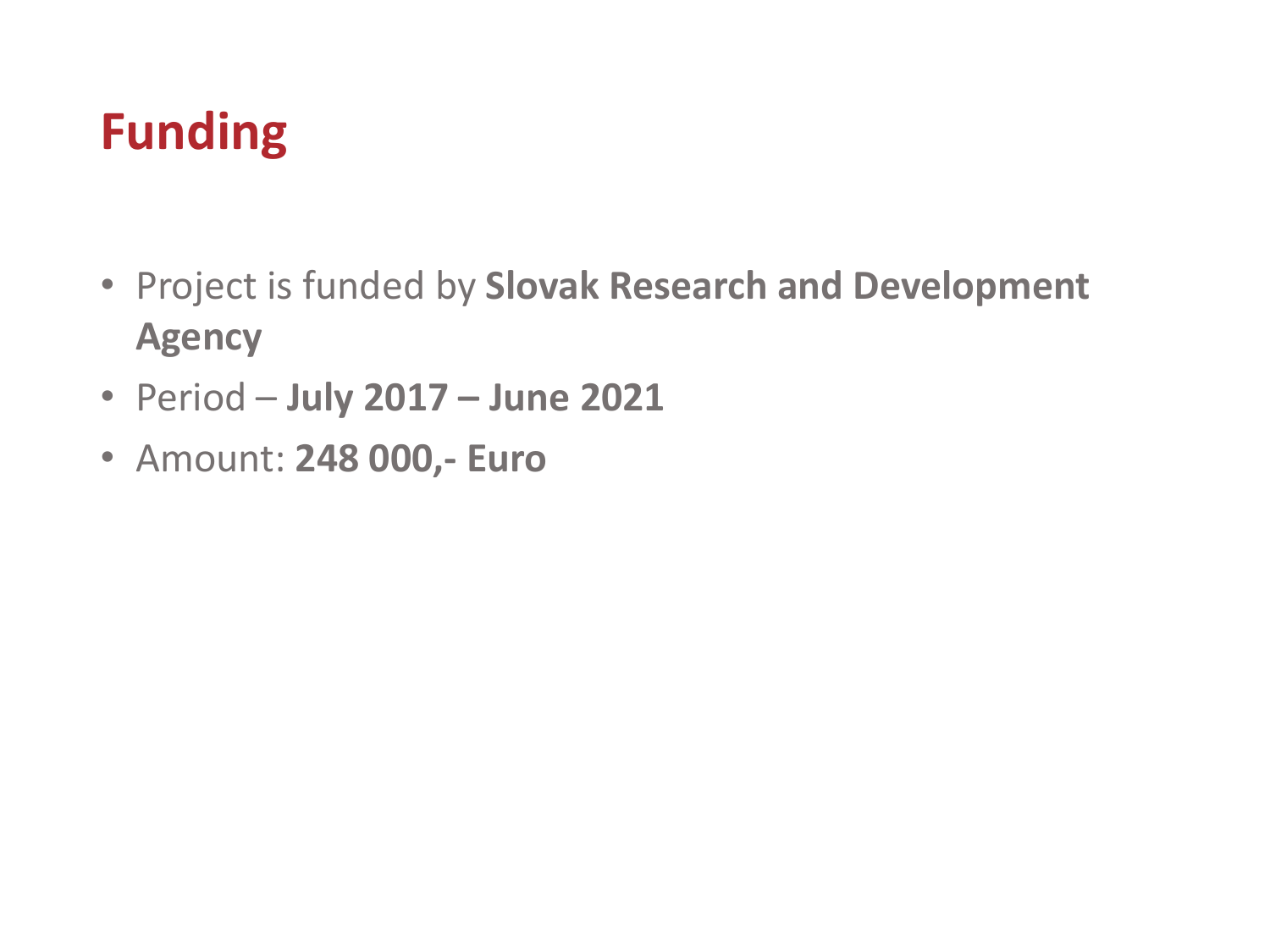# **Context and focus**

Health literacy should have impact on health management of chronic patients

Several chronic patient groups:

- **Dialysed patients (N=565)**
- Dental patients (chronic periodontitis vs. intact patients) (N=1112)
- Neurological patients (cervical dystonia) (N=113)
- Gyneacological patients (cancer and precancerosis of endometrium, endometriosis) (N=15, data collection still in process)
- Patients with chronic rhinitis (on hold) (plan 150-200)
- Patients with coronary heart disease (on hold) (plan 150- 200)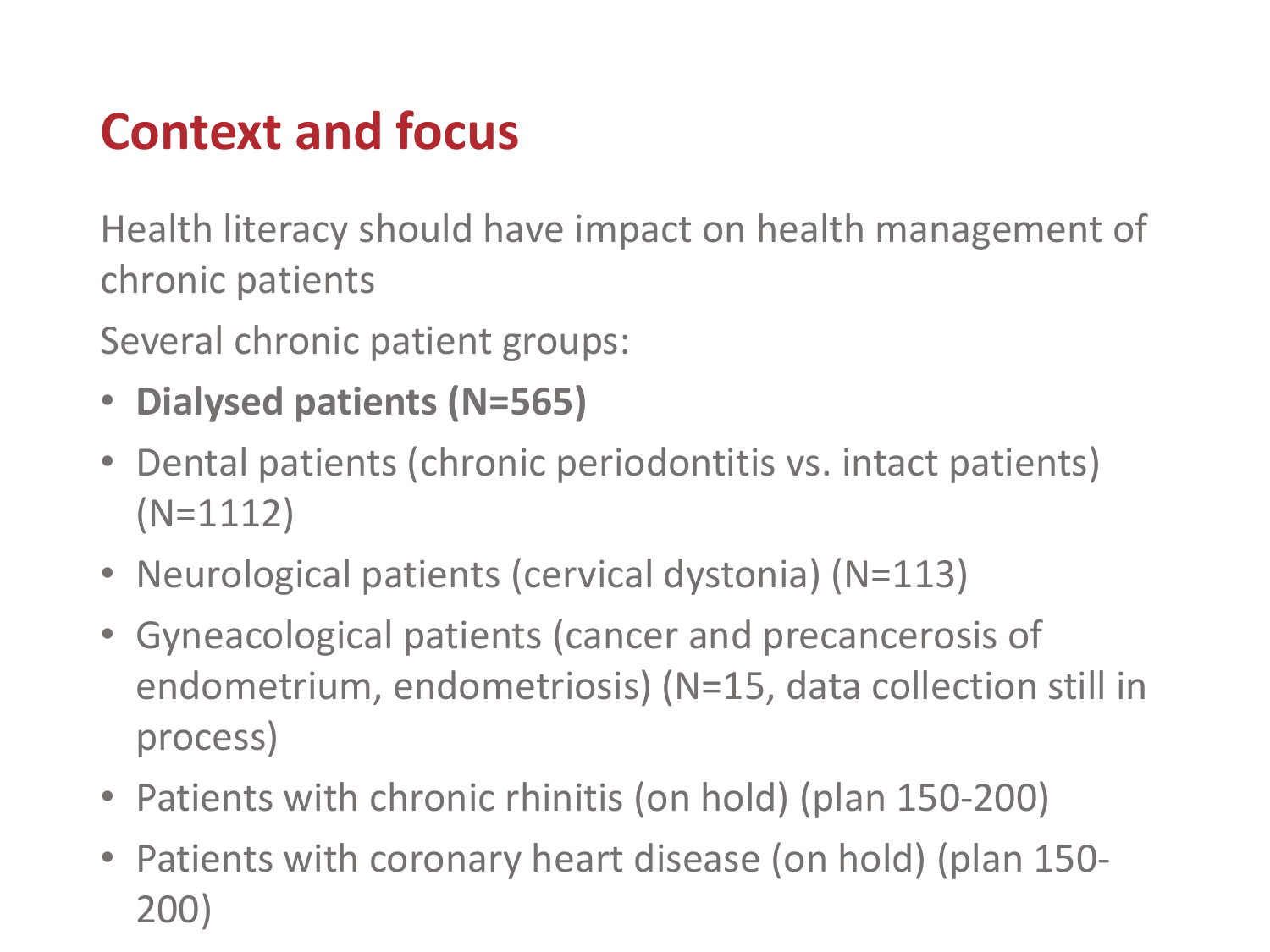# **Context and focus**

Dialysed patients (N=565)

Prevalence is continually increasing

- Demanding and complicated therapeutical process challenging patient's adherence (crucial for success)
- Although therapeutic methods and technology improve, difficulties among patients remain
- Impact on morbidity, mortality, quality of life, health care costs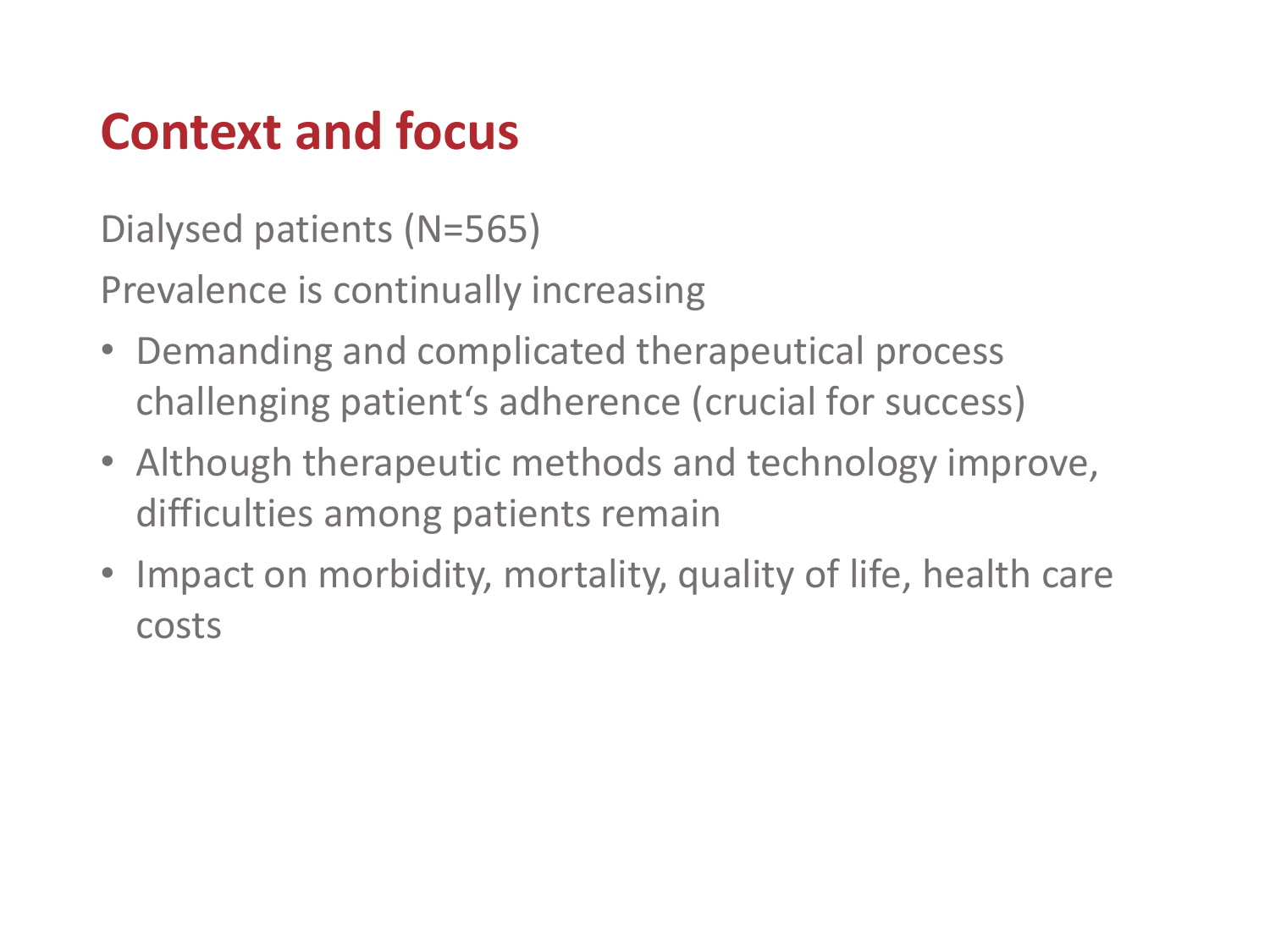### **Context and focus**

- Based on data on health literacy and health outcomes (**subjective and clinical data**) possibilities for more efficient disease management will be identified (identifying strong and weak points)
- Gain undestanding of the gaps and potentials based on focus groups/qualitative interviews with patients, health care providers and relevant stakeholders
- Intervention will be designed and implemented
- Improve responsivenes of health care system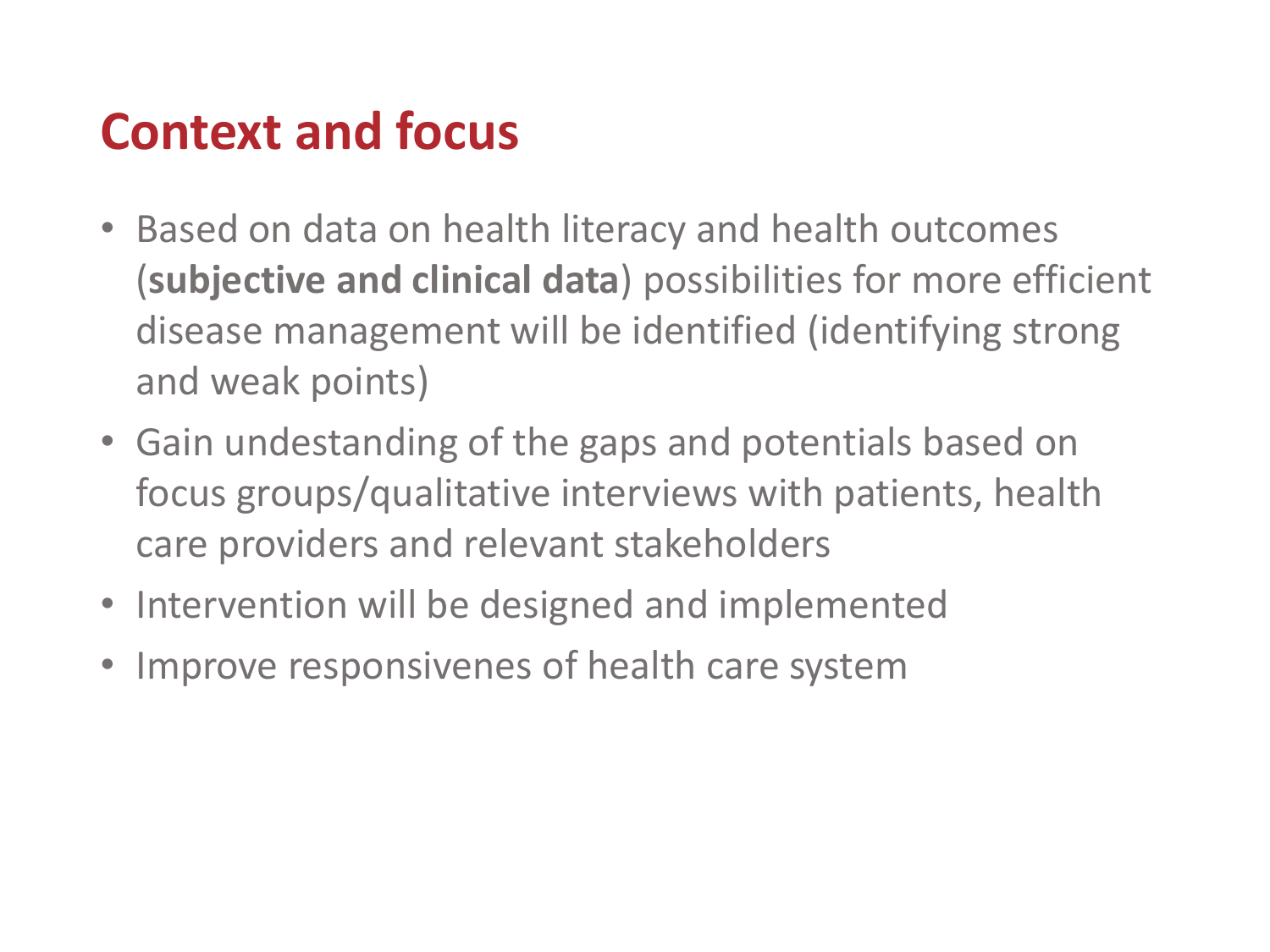#### **Broader context**

- Rigid healthcare system
- Directiveness
- Own truths and prejudices
- Boundaries
- Resigned attitude
- Health is not considered as value worth to invest in

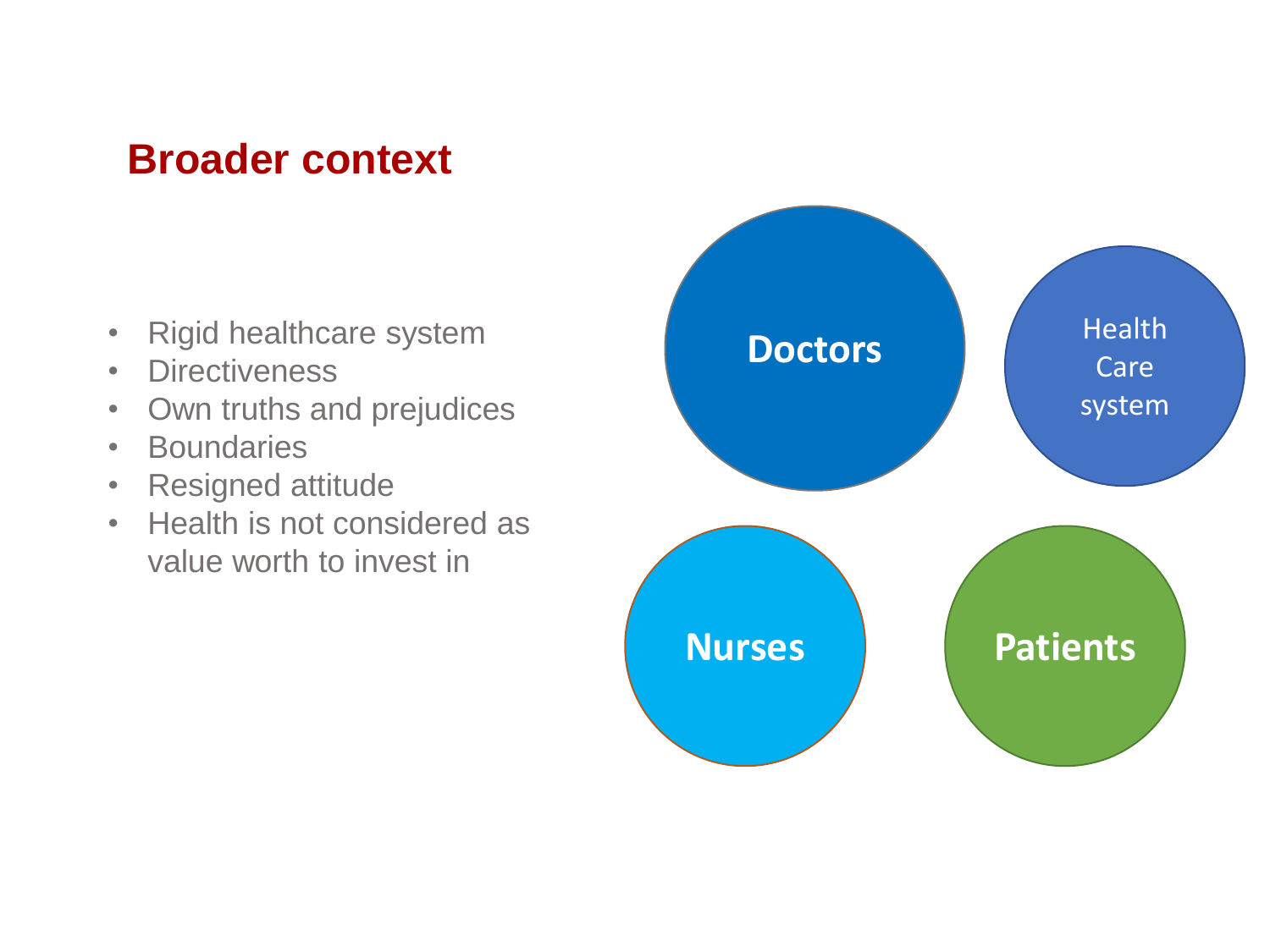#### **Broader focus**

- Reconsideration of directiveness
- Challenge the own truths and prejudices, discuss and share
- Crossing the boundaries
- Improve responsiveness
- Improve efficiency of the health care

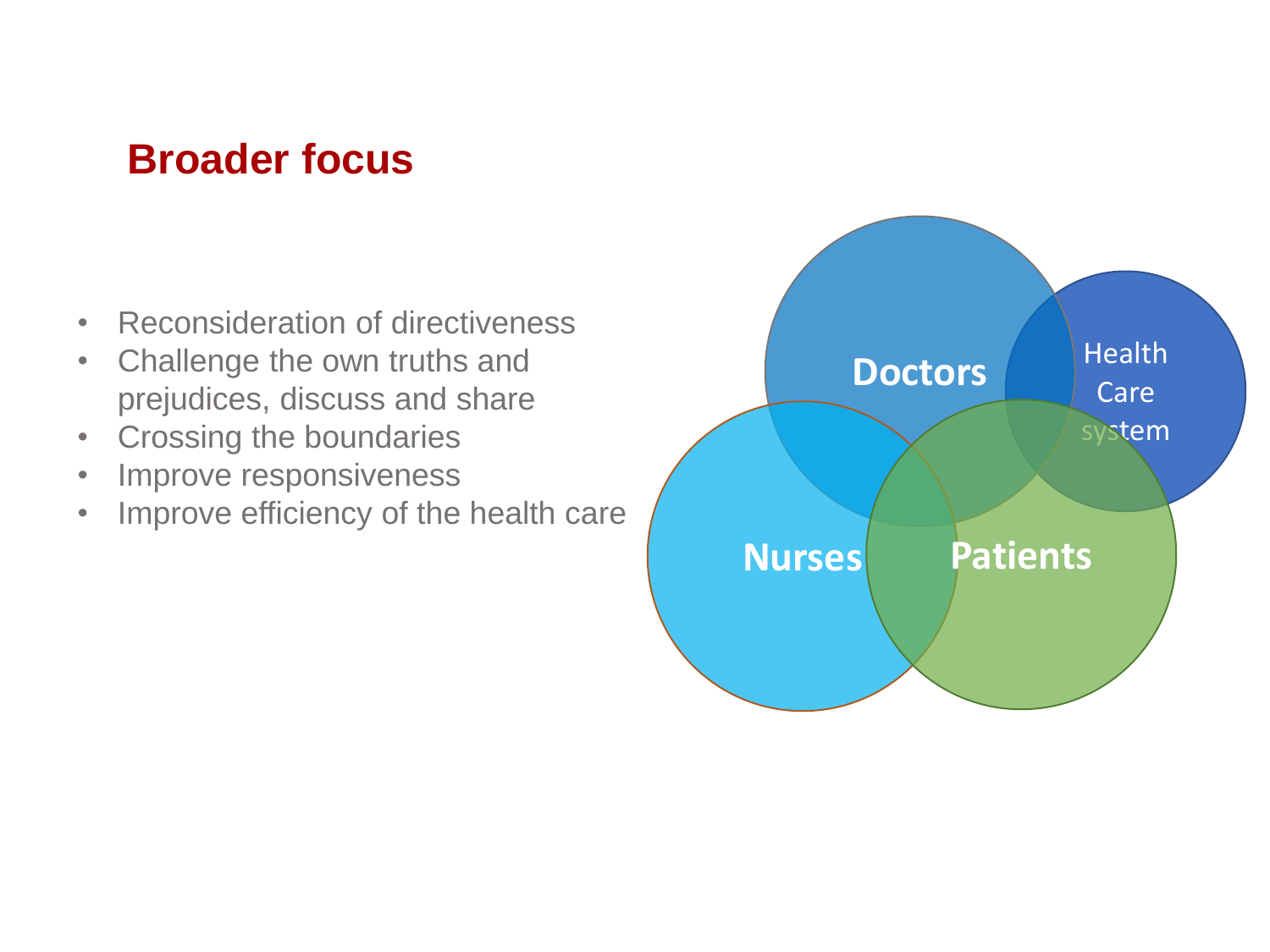# **Aims of the project**

**General:**

**To improve efficiency of chronic disease management and responsiveness of the health care system and health care providers.**

**To gain better understanding of specific need of chronic patients and improve their health condition and quality of life**

1. identify **profiles of health literacy** among clients typical for the selected types of chronic diseases and levels of disease progression,

2. assess level of influence of **cognitive, social, and personality factors** on development of health literacy,

3. analyse behavioural manifestations of health literacy level and profile and their associations with chronic patients' functional **health status** and **quality of life**,

4. **longitudinally monitor** associations of **functional health status** and fitness with progression, eventual complications of a chronic disease and mortality of chronic patients.

5. **longitudinally monitor** associations of **health literacy profile** and level with progression and eventual complications of a chronic disease.

6. Design and propose intervention based on HL findings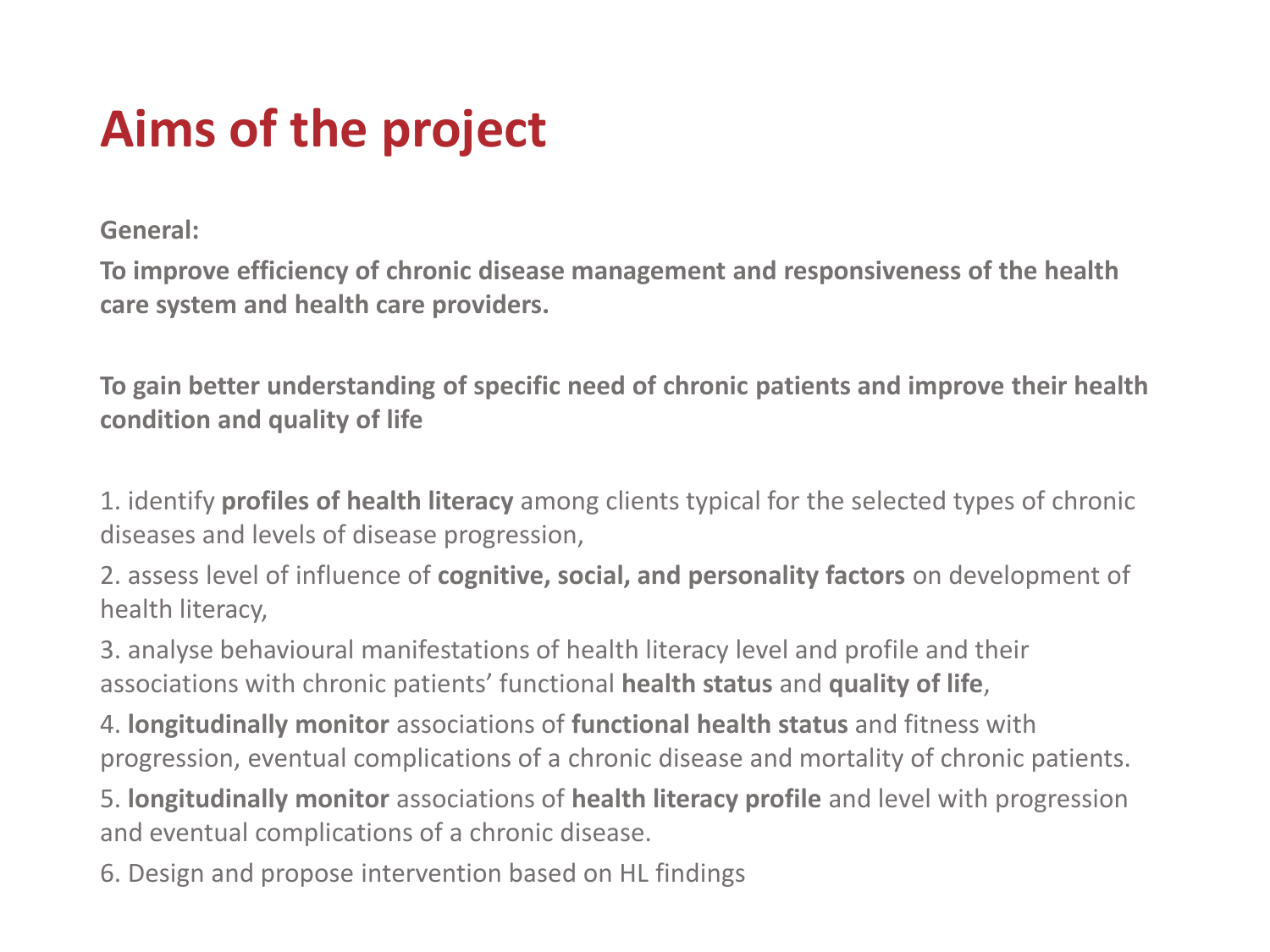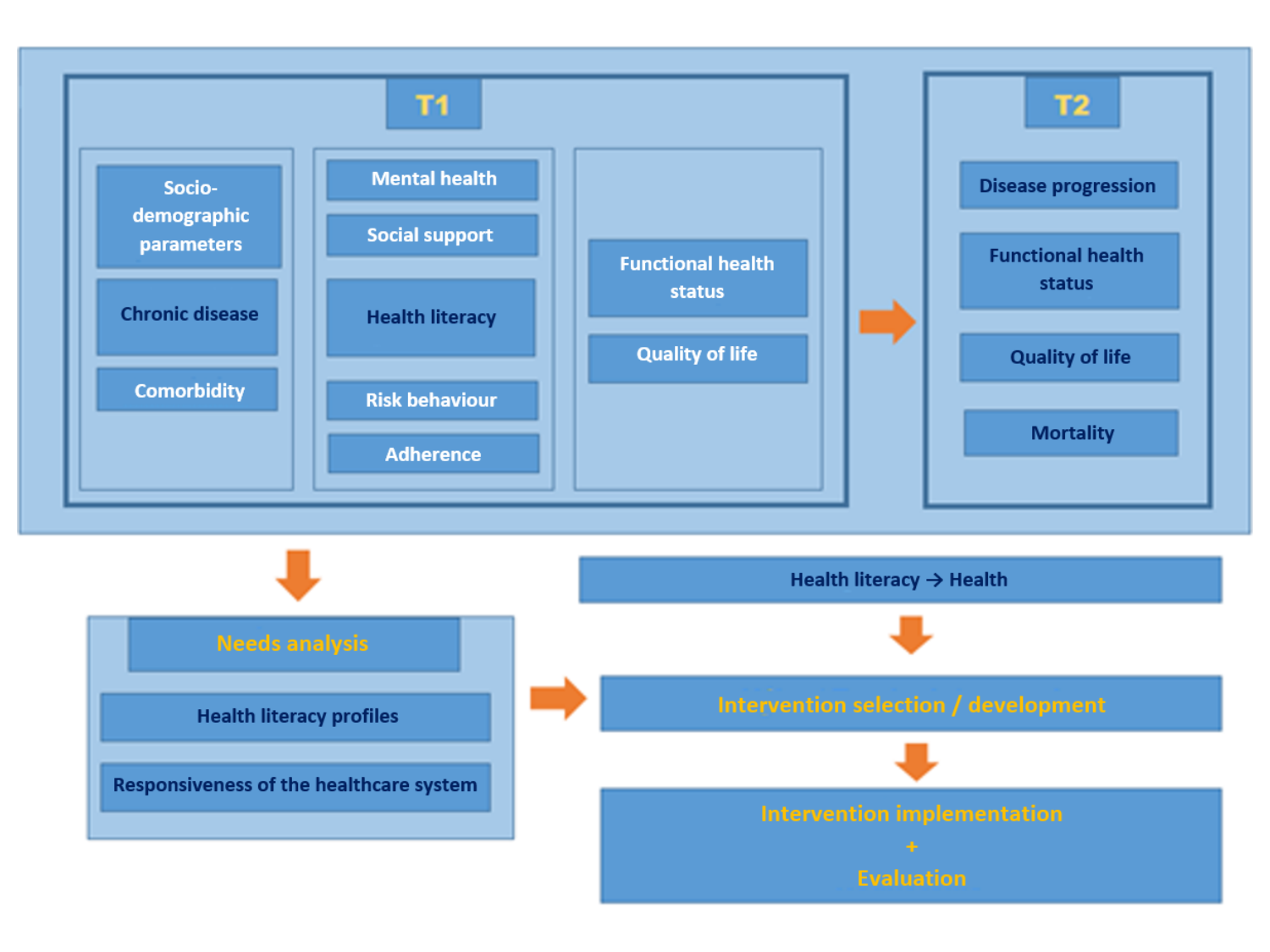# **Summary of implemented and intended activities**

Implemented activities

- Partnerships and working networks established
- Data collection was conducted among dialysed, dental and neurological patients, gynecological patients in progress
- Initial feedback from nurses, patients and doctor acquired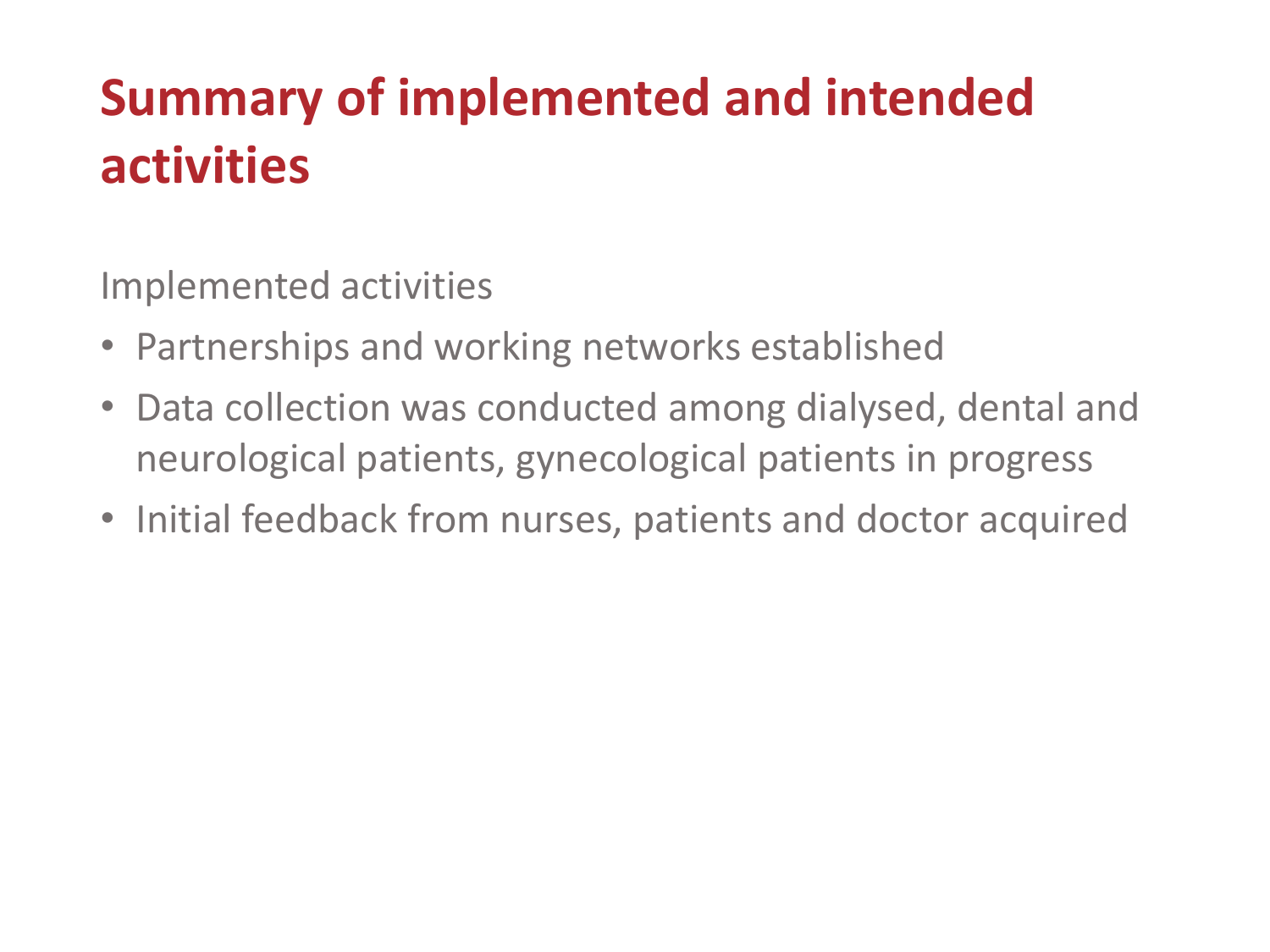# **Summary of implemented and intended activities**

Intended activities

- Second round of data collection in dialysed patients
- Analysis of data from first data collection, reporting
- Preparation of focus groups with stakeholders, presetation of initial results, facilitatation of the discussion and comments on the findings
- Designing of the intervention in collaboration with stakeholders
- Implementation of the intervention and evaluation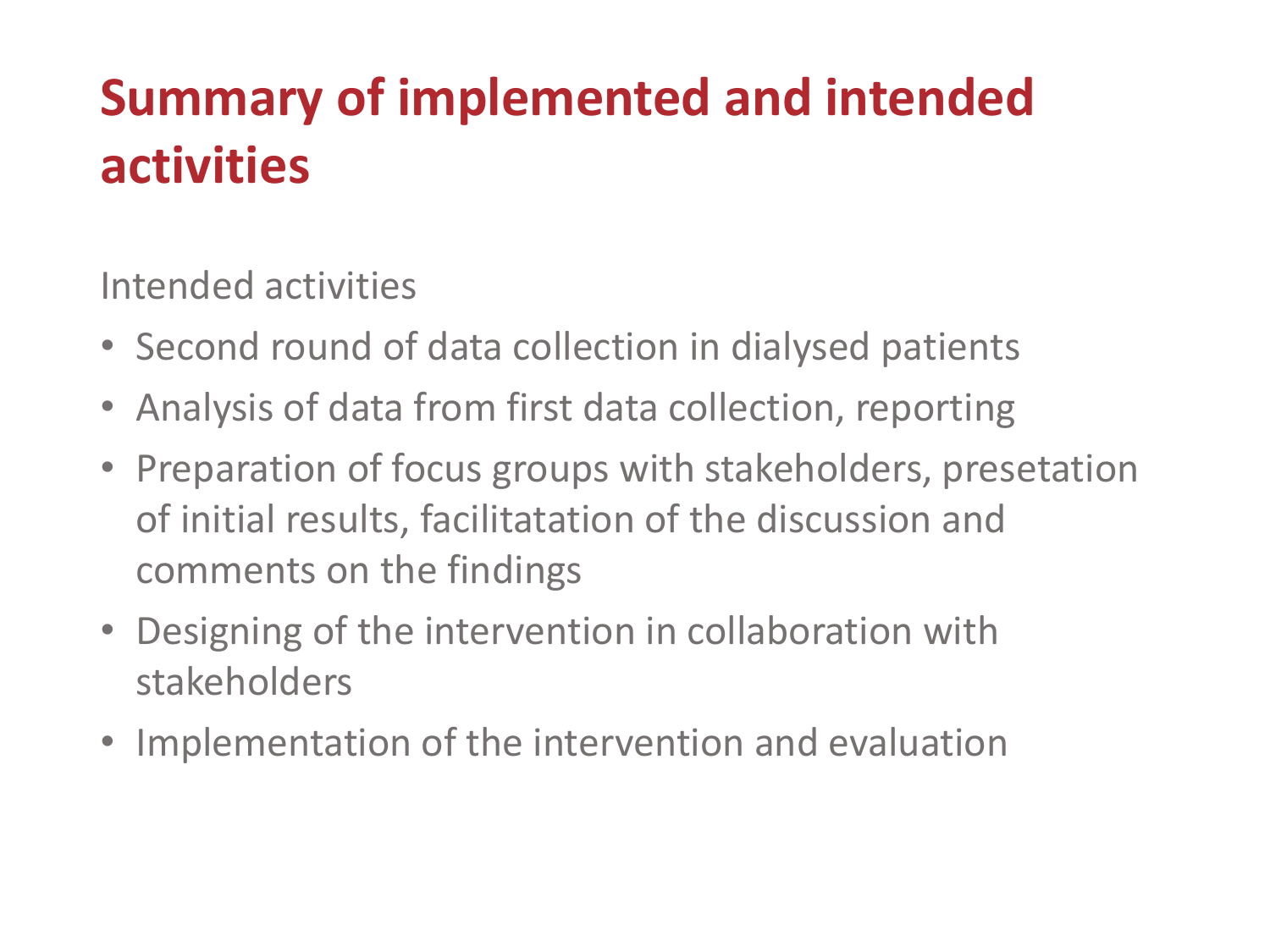#### **Progress on process outcomes and impacts**

- Initial phase of data collection and analysis of questionnaire data
- Process outcomes not yet available
- Promotion of health literacy among health care proffesionals and other stakeholders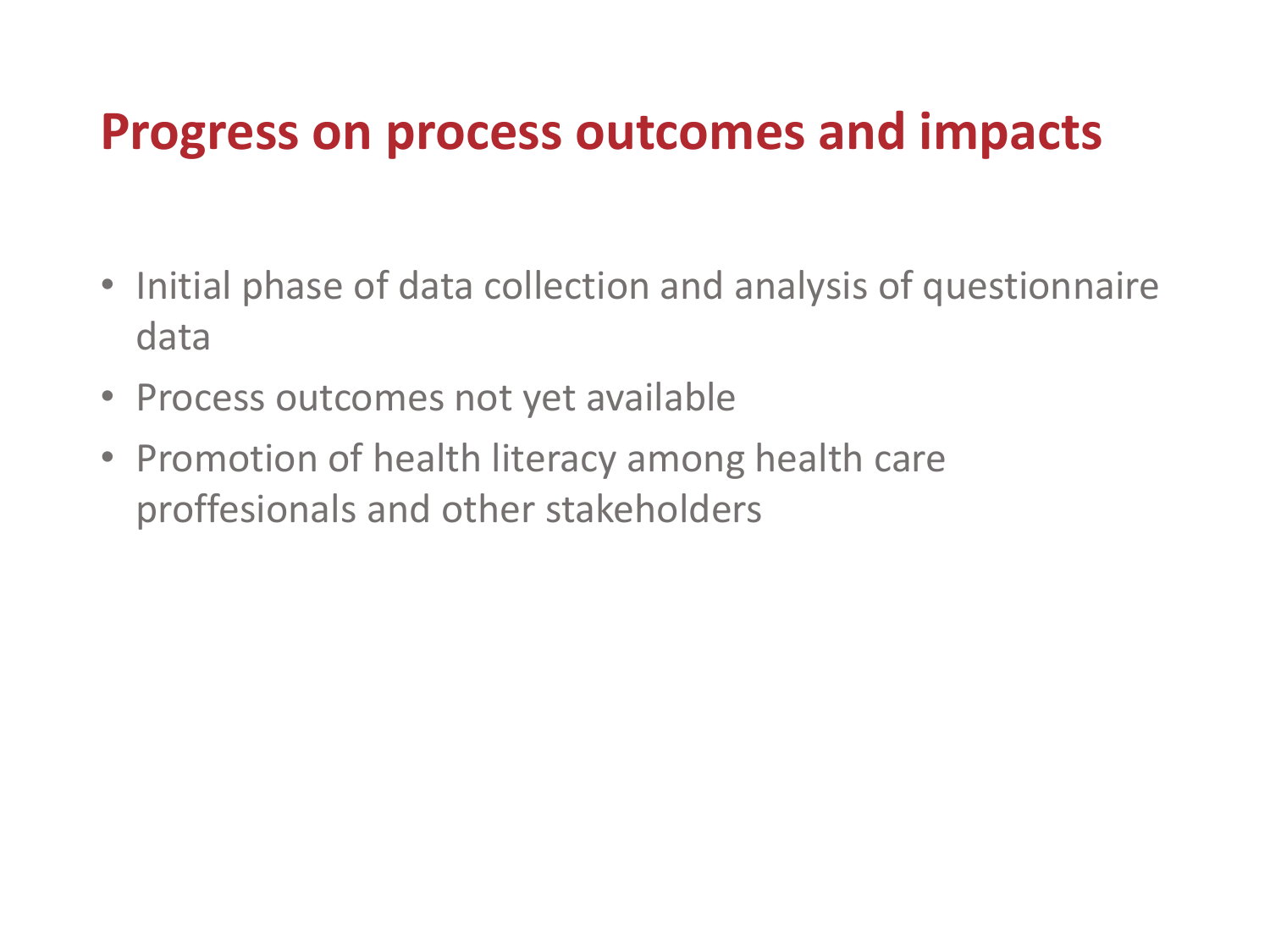# **Any indications of future partnerships and scaling up potential**

- If intervention among dialysed patient is succesful, similar activities might be planned in other patients groups
- Fresenius Medical Centre (Dialysis provider) could be interested in implementing healt literacy responsivenes in their clinics
- Closer collaboration with dentist is emerging (periodontitis), new challenges
- Potential international collaborations within NHLDP setting